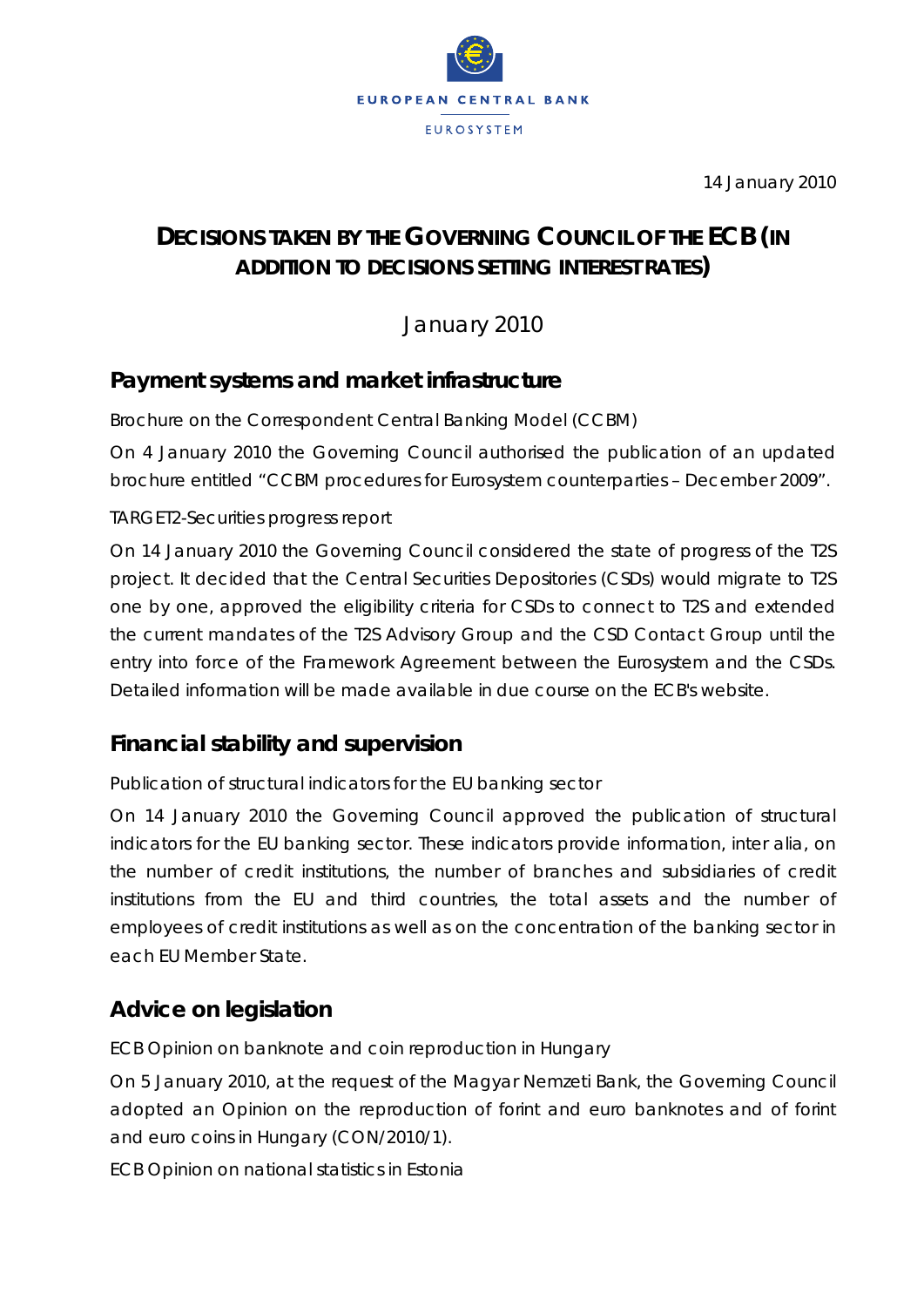On 6 January 2010, at the request of the Estonian Ministry of Finance, the Governing Council adopted an Opinion on a new legal framework for the production of national statistics (CON/2010/2).

*ECB Opinion on French banking and financial legislation*

On 7 January 2010, at the request of French Ministry for Economic Affairs, Industry and Employment, the Governing Council adopted an Opinion on certain measures concerning banking and financial regulation (CON/2010/3).

*ECB Opinion on French legislation on supervision*

On 8 January 2010, at the request of the French Ministry for Economic Affairs, Industry and Employment, the Governing Council adopted an Opinion on the merger of the banking and insurance licensing and supervisory authorities (CON/2010/4).

*ECB Opinion on Union legislation concerning European supervisory authorities*

On 8 January 2010, at the request of the EU Council, the Governing Council adopted an Opinion on three proposals for regulations of the European Parliament and of the Council establishing a European Banking Authority, a European Insurance and Occupational Pensions Authority and a European Securities and Markets Authority (CON/2010/5). The Opinion will be published shortly in the *Official Journal of the EU*.

*ECB Opinion on Union legislation concerning the prospectus and harmonisation of transparency requirements related to securities issuers*

On 11 January 2010, at the request of the EU Council, the Governing Council adopted an Opinion on a proposal for a directive of the European Parliament and of the Council amending Directives 2003/71/EC and 2004/109/EC (CON/2010/6). The Opinion will be published shortly in the *Official Journal of the EU* and on the ECB's website.

*ECB Opinion on recovery measures and supervision in the banking and financial sector and on the Nationale Bank van België/Banque Nationale de Belgique* 

On 11 January 2010, at the request of the Belgian Ministry of Finance, the Governing Council adopted an Opinion on recovery measures that apply to undertakings in the banking and financial sector, on the supervision of the financial sector and financial services and on the statutes of the Nationale Bank van België/Banque Nationale de Belgique (CON/2010/7).

*ECB Opinion on Greek legislation concerning restructuring of debt and credit bureau data processing*

On 13 January 2010, at the request of the Greek Ministry of Economy, Competitiveness and Shipping, the Governing Council adopted an Opinion on restructuring of business and professional debts owed to credit institutions and on credit bureau data processing (CON/2010/8).

*ECB Opinion on the consolidation of deposit banks in Finland*